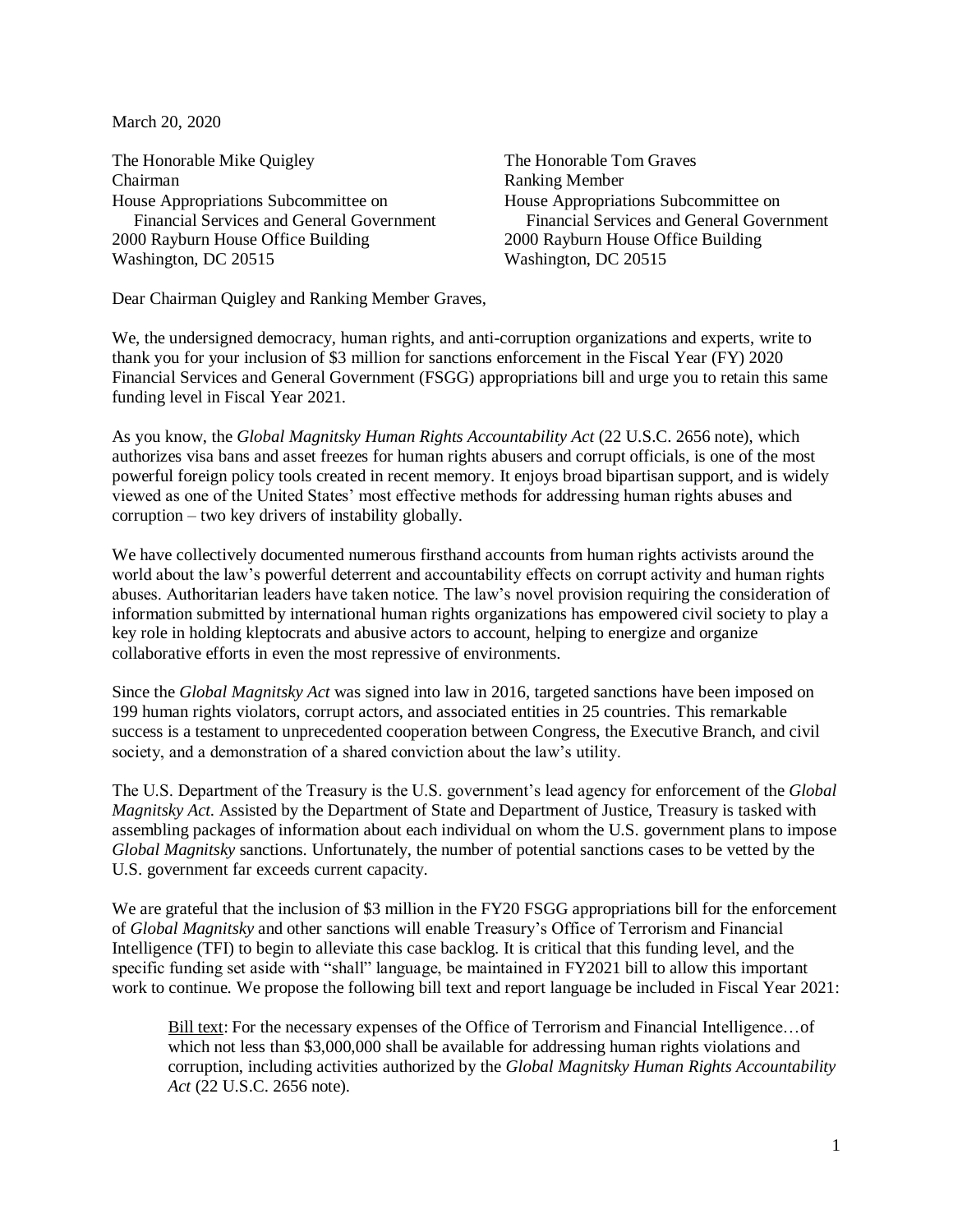Report language: The Committee strongly supports efforts to strengthen national security through the use of targeted sanctions measures to address human rights abuses, combat threats, and protect the integrity of the financial system. Therefore, the recommendation once again includes funding for and directs the department to enhance expertise and investigatory capacity for sanctions investigations, policy development, and enforcement of sanctions, including through the use of the *Global Magnitsky Human Rights Accountability Act* (22 U.S.C. 2656 note).

Corruption and human rights abuses perpetuate and are born from violence and criminal activity, and exact an enormous toll socially, economically, and militarily. The United Nations estimates that the annual costs of corruption alone equal \$3.6 trillion–roughly four percent of total global gross domestic product. Addressing corruption and human rights abuses is of paramount importance for U.S. foreign policy, and *Global Magnitsky* sanctions are one of the most powerful tools for doing so.

We respectfully urge you to maintain FY20 funding levels for sanctions enforcement, including the specific "shall" set aside, in the FY2021 Financial Services and General Government appropriations bill and to include directive report language on implementation. We appreciate your consideration of this request and would be happy to meet with you in person to discuss this request in greater detail.

Sincerely,

Freedom House Human Rights First The Sentry African Bar Association American Jewish World Service Americans for Democracy & Human Rights in Bahrain (ADHRB) Asian Legal Resource Centre (ALRC) Boat People SOS China Aid Association China Human Rights Accountability Center Church of Scientology National Affairs Office Citizen Power Initiatives for China Council for Global Equality EarthRights International Falun Dafa (Falun Gong) Association of Washington DC Free Russia Foundation Global Diligence LLP Global Witness Hong Kong Democracy Council Human Rights Campaign Human Rights Foundation International Christian Concern International State Crime Initiative, Queen Mary University of London Magnitsky Act Initiative NGO Truth Hounds Open Dialogue Foundation Open Society Policy Center PEN America Reporters Without Borders Robert F. Kennedy Human Rights Safeguard Defenders